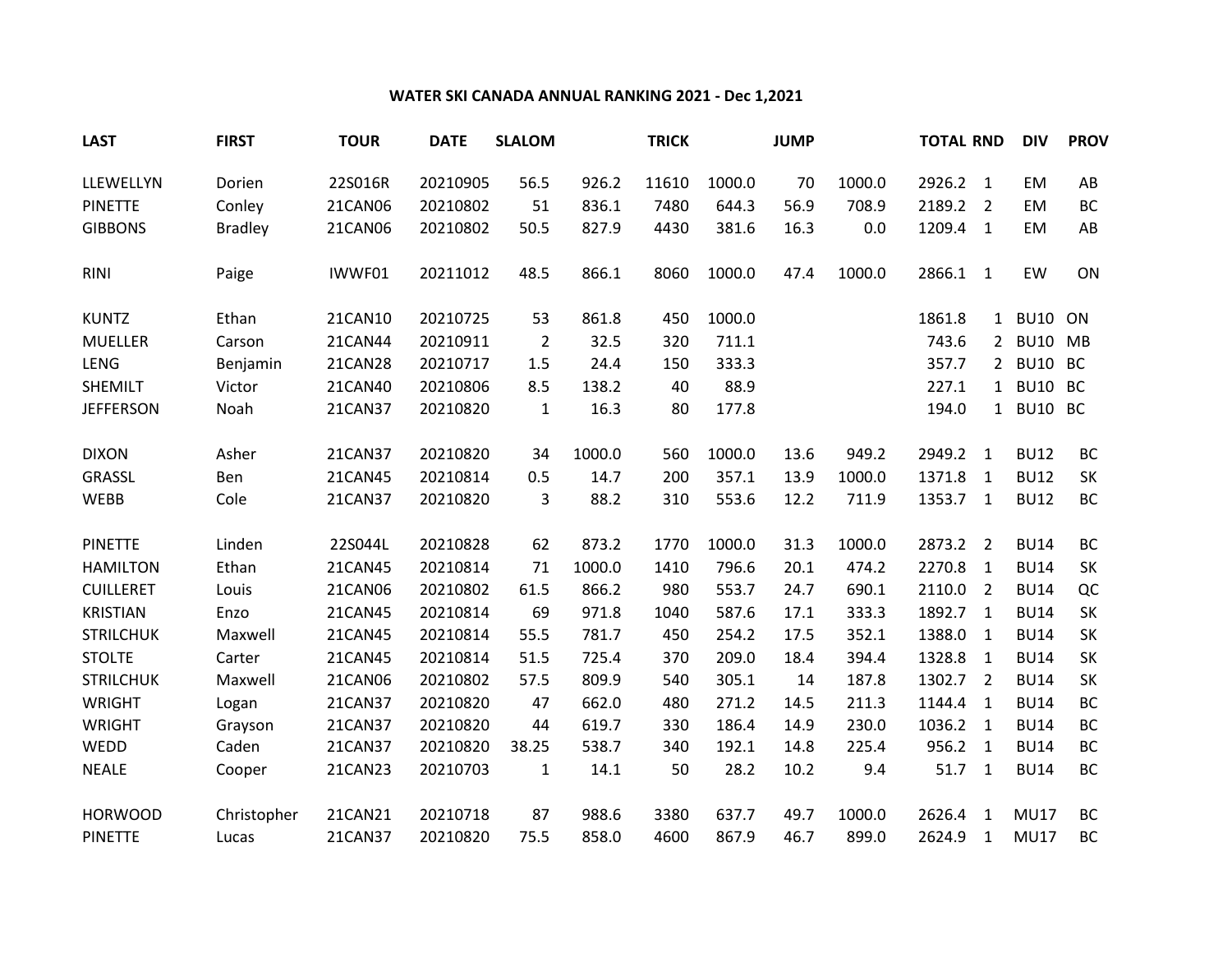| <b>CHAMBERS</b>  | Jacob          | 22C027R | 20210904 | 75   | 852.3  | 5190  | 979.2  | 38.3 | 616.2  | 2447.7   | 1              | <b>MU17</b>    | BC        |
|------------------|----------------|---------|----------|------|--------|-------|--------|------|--------|----------|----------------|----------------|-----------|
| <b>HORWOOD</b>   | Jonathan       | 21CAN21 | 20210718 | 64.5 | 733.0  | 3400  | 641.5  | 48.8 | 969.7  | 2344.2   | $\mathbf{1}$   | <b>MU17</b>    | BC        |
| <b>GELLER</b>    | Micky          | 21CAN06 | 20210802 | 71   | 806.8  | 2780  | 524.5  | 46.1 | 878.8  | 2210.1   | $\overline{2}$ | <b>MU17</b>    | ON        |
| PINSONNEAULT     | Matt           | 21CAN37 | 20210820 | 67.5 | 767.0  | 2010  | 379.2  | 17.1 | 0.0    | 1146.3   | $\mathbf{1}$   | <b>MU17</b>    | BC        |
| <b>GERMAIN</b>   | Drew           | 21CAN33 | 20210821 | 69   | 784.1  | 1910  | 360.4  | 19.5 | 0.0    | 1144.5   | $\mathbf{1}$   | <b>MU17</b>    | AB        |
| <b>ROBERTSON</b> | Teagan         | 21CAN23 | 20210703 | 52   | 590.9  | 160   | 30.2   | 21   | 33.7   | 654.8    | $\mathbf{1}$   | <b>MU17</b>    | BC        |
| <b>TAYLOR</b>    | Jacob          | 21CAN23 | 20210703 | 33   | 375.0  | 140   | 26.4   | 19.2 | 0.0    | 401.4    | $\mathbf{1}$   | <b>MU17</b>    | <b>BC</b> |
| <b>LUCAS</b>     | Carter         | 21C074R | 20210606 | 45   | 978.3  | 4480  | 1000.0 | 54.7 | 955.0  | 2933.2   | $\mathbf{1}$   | <b>MU21</b>    | SK        |
| <b>SCOTT</b>     | Kaden          | 21CAN06 | 20210802 | 28.5 | 619.6  | 1420  | 317.0  | 33.9 | 286.2  | 1222.7   | $\overline{2}$ | <b>MU21</b>    | ВC        |
| <b>CRICHTON</b>  | Lucas          | 21CAN33 | 20210821 | 37   | 804.3  | 450   | 100.4  | 14.8 | 0.0    | 904.8    | $\mathbf{1}$   | <b>MU21</b>    | AB        |
| <b>JEFFERSON</b> | Nathaniel      | 21CAN06 | 20210802 | 27.5 | 597.8  | 710   | 158.5  | 25.9 | 28.9   | 785.2    | $\overline{2}$ | <b>MU21</b>    | BC        |
| <b>CRICHTON</b>  | Lucas          | 21CAN21 | 20210718 | 33   | 717.4  | 280   | 62.5   | 13.9 | 0.0    | 779.9    | $\mathbf{1}$   | <b>MU21</b>    | AB        |
| LLEWELLYN        | Dorien         | 21S102R | 20210521 | 54.5 | 1000.0 | 11840 | 1000.0 | 63.2 | 1000.0 | 3000.0   | $\mathbf{1}$   | M              | AB        |
| <b>PINETTE</b>   | Conley         | 21CAN37 | 20210820 | 48.5 | 889.9  | 8030  | 678.2  | 62.2 | 973.8  | 2541.9   | $\mathbf{1}$   | M              | BC        |
| <b>BORESKY</b>   | <b>Brandon</b> | 21CAN44 | 20210911 | 21   | 385.3  | 1290  | 109.0  | 19.7 | 0.0    | 494.3    | $\mathbf{1}$   | M              | MB        |
| <b>DIXON</b>     | Paul           | 21CAN37 | 20210820 | 50   | 1000.0 | 480   | 727.3  | 24.1 | 1000.0 | 2727.3 1 |                | M <sub>3</sub> | BC        |
| <b>PINETTE</b>   | Parnell        | 21CAN37 | 20210820 | 43   | 1000.0 | 1640  | 1000.0 | 43.9 | 1000.0 | 3000.0   | $\mathbf{1}$   | M4             | BC        |
| HAYWARD          | Jonathan       | 21CAN37 | 20210820 | 38   | 883.7  | 1360  | 829.3  | 25.9 | 377.2  | 2090.2 1 |                | M <sub>4</sub> | BC        |
| <b>BORESKY</b>   | Don            | 21CAN44 | 20210911 | 27   | 1000.0 | 790   | 1000.0 | 10.1 | 1000.0 | 3000.0 1 |                | M <sub>5</sub> | MB        |
| PERSON           | Peter          | 21CAN06 | 20210802 | 49.5 | 1000.0 | 1680  | 928.2  | 21.9 | 479.8  | 2408.0   | $\mathbf{1}$   | M <sub>6</sub> | BC        |
| <b>CLOUTIER</b>  | Jean           | PAChamp | 20211030 | 34   | 686.9  | 1320  | 729.3  | 34.1 | 971.8  | 2387.9   | $\mathbf{1}$   | M <sub>6</sub> | QC        |
| <b>LUTFY</b>     | Richard        | PAChamp | 20211030 | 28   | 565.7  | 820   | 453.0  | 17.2 | 290.3  | 1309.0   | $\mathbf{1}$   | M <sub>6</sub> | ON        |
| <b>WHITTAKER</b> | Gerry          | 21CAN37 | 20210820 | 44   | 1000.0 | 1370  | 932.0  | 23.7 | 1000.0 | 2932.0 1 |                | M7             | ВC        |
| <b>PLOUFFE</b>   | Pierre         | 21CAN10 | 20210725 | 43   | 955.6  | 3050  | 1000.0 | 27.8 | 905.5  | 2861.1 1 |                | M <sub>8</sub> | QC        |
| <b>PINETTE</b>   | Lauren         | 21CAN28 | 20210717 | 1.5  | 1000.0 | 80    | 1000.0 |      |        | 2000.0 1 |                | GU10           | BC        |